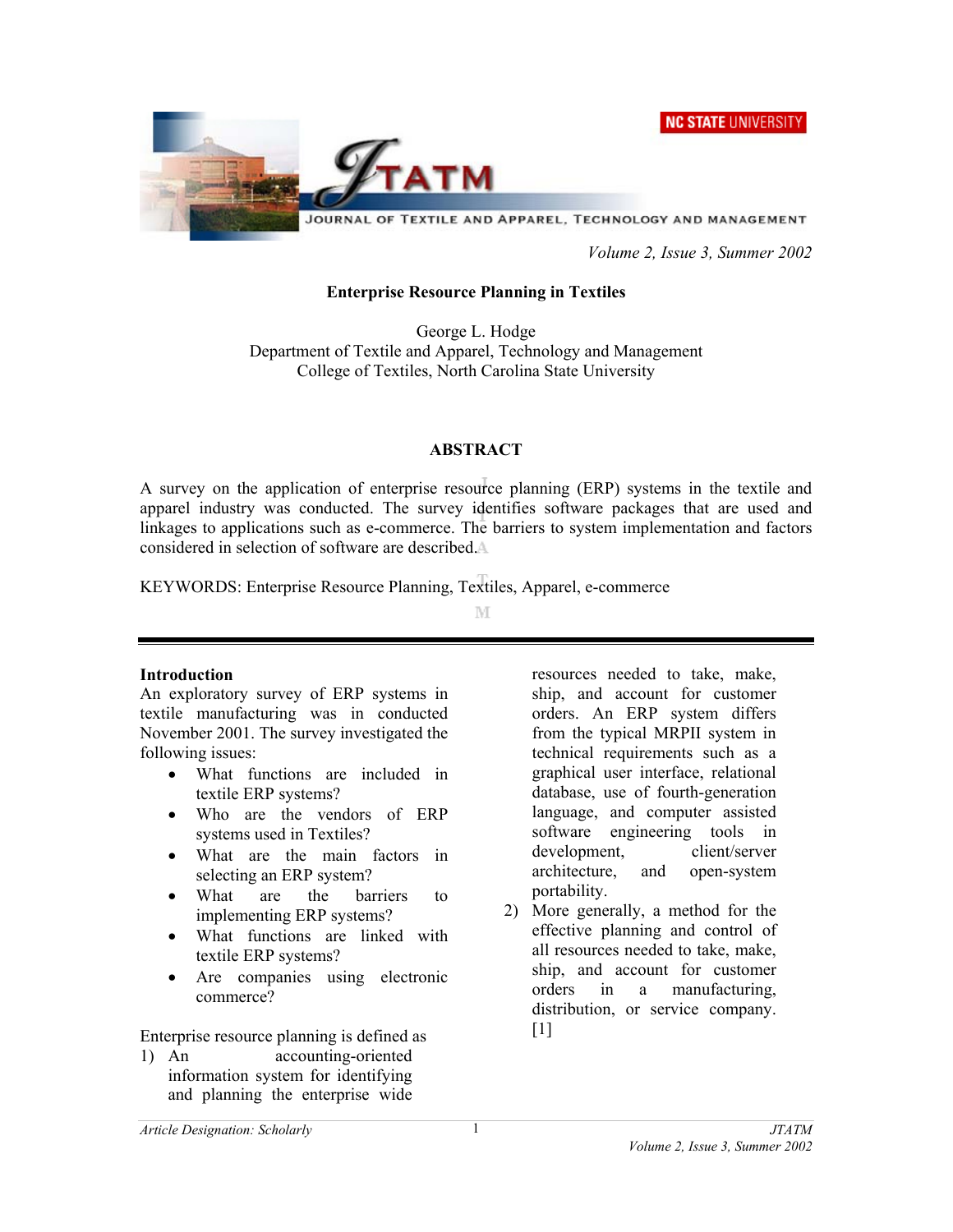Enterprise resource planning systems are the connection between the plant floor and the supply chain. A taxonomy of information

systems for textiles has been previously proposed and is shown in figure 1 [2].



An Internet based survey instrument was developed and an invitation to participate was sent to the members of the electronic discussion list of APICS Textile and Apparel Specific Interest Group. This list mainly includes people interested in planning and logistics in the textile and allied industries. Twenty-five usable responses were received. Profiles of the

respondents are shown in figures 2, 3, and 4 summarizing the types of manufacturing, sales volume, job title, respectively. Because many respondents listed several types of manufacturing operations the percentages do not total to 100%. The respondents represented the many segments of the textile industry from fibers to end products.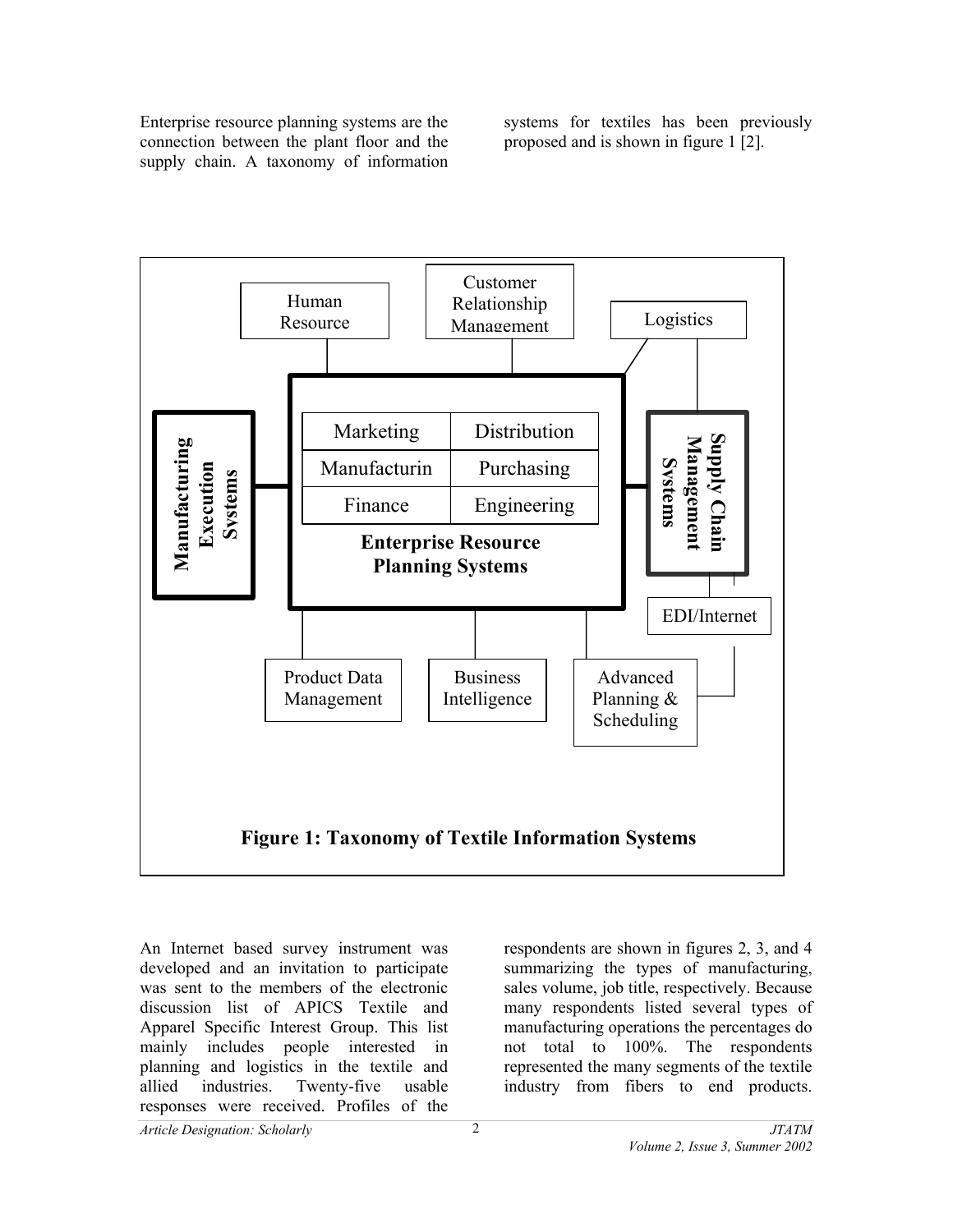

![](_page_2_Figure_1.jpeg)

![](_page_2_Figure_2.jpeg)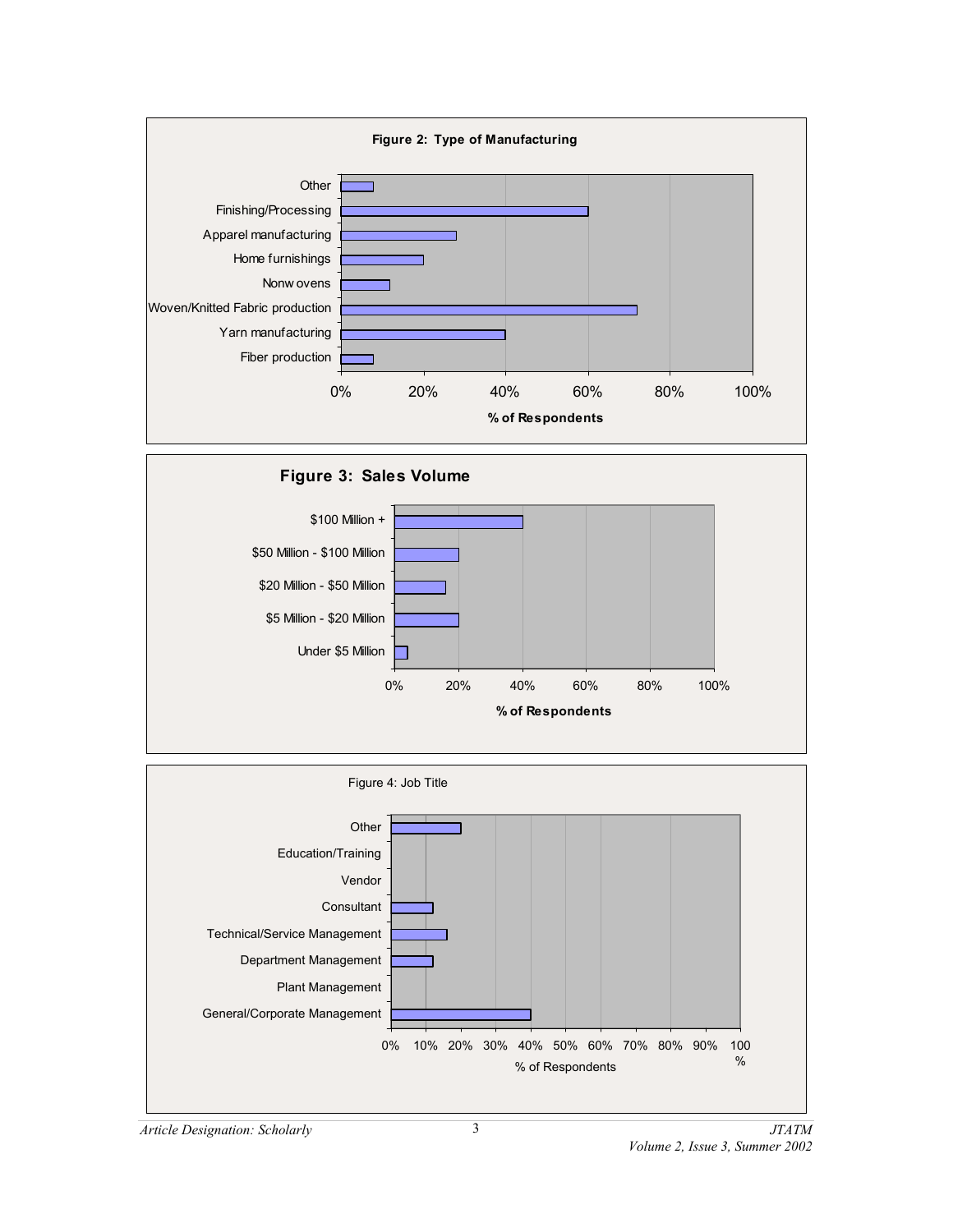## **ERP Systems**

Figure 5 shows the functions that the respondents indicated were included in their ERP system. Three to fifteen different modules were reported as being included in each implementation. The most common functions are materials management, production control and sales. There was not sufficient data to conduct a statistical cluster analysis of functions by vendor, industry segment, or company; however, the number of modules reported varied even among companies with the same software. This could be due to the perception of the respondent and differences in implementations. Also, there is no standard description for naming each function. None of the respondents identified themselves as vendors so these numbers more likely represent an user's perspective.

![](_page_3_Figure_3.jpeg)

Table 1 lists the ERP software packages used by the respondents and provides links to company's website. Datatex was the most frequently listed package. It is a software program designed for the textile industry while many of the other packages serve multiple industry segments. Three of the respondents had systems developed in house or used a best-of-breed approach combining modules of several vendors. A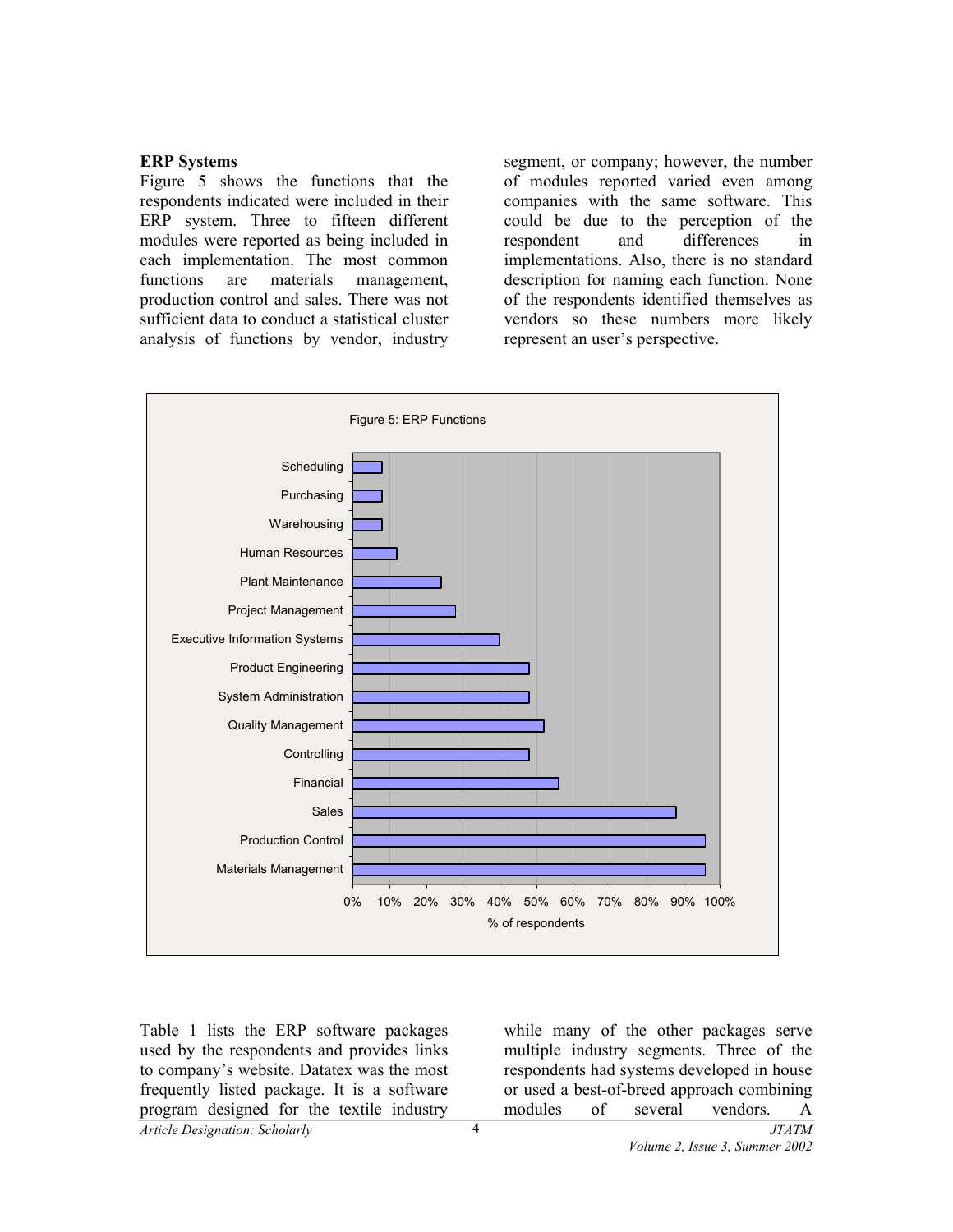comprehensive listing of ERP systems for many industries is found in [3] and a directory of ERP systems specific to textiles is available from APICS [4].

| <b>Software Name</b> | Website                                     |
|----------------------|---------------------------------------------|
| ACS Optima           | www.cgsinc.com/softwaresolutions/index.html |
| Bann                 | www.baan.com                                |
| <b>BPCS</b>          | www.ssagt.com                               |
| Datatex              | www.datatex-tim.com                         |
| Intenia MovexFashion | www.intentia.com/w2000.nsf/Index            |
| J D Edwards          | www.jdewards.com                            |
| PointMan             | www.pivotpoint.co.uk                        |
| <b>SAP</b>           | www.sap.com                                 |
| SyteFashion          | None found                                  |

J T

A.

T.

M

Each respondent was able to list up to five factors they considered important in software selection. The most frequent responses could be summarized as: fit of the software to the textile and apparel industry, cost, support and maintenance, flexibility and functionality. Also, users want the software to integrate to specific systems, such as data collection, financials, and forecasting. Users also consider factor such as vendor stability, number of customers, and a proven record in textiles.

# **System Implementation**

Respondents were asked what they thought were the main barriers to implementing an ERP system. The most frequently cite barriers were:

- 1. Resistance to change
- 2. Lack of top management support
- 3. User training & education

Some of the other issues that were mentioned included cost, having the right project team, lack of a clear view of the function of ERP, and that textiles does not follow and ERP business flow. Umble and Umble [5] describe 10 categories of ERP implementation failures which area as follows:

4. Poor leadership from top management

- 5. Automating existing redundant or non-value-added processes
- 6. Unrealistic expectations,
- 7. Poor project management
- 8. In adequate education and training
- 9. Trying to maintain the status quo
- 10. Mismatch between the system capabilities and the organizations processes and procedures
- 11. Inaccurate data
- 12. Implementation viewed as an IT project
- 13. Significant technical difficulties.

Textile ERP projects appear to have the same difficulties as all other ERP implementations. As stated in Bobbin magazine [6] both Pillowtex and Crown Crafts inc. had problems implementing their ERP systems.

As summarized in Figure 6 the median time to implement an ERP system was 12-18 months. Several of the respondents were still implementing their ERP system. Fifty-six percent of the systems were identified as being fully integrated and another thirty-two percent were labeled as being integrated within a business unit.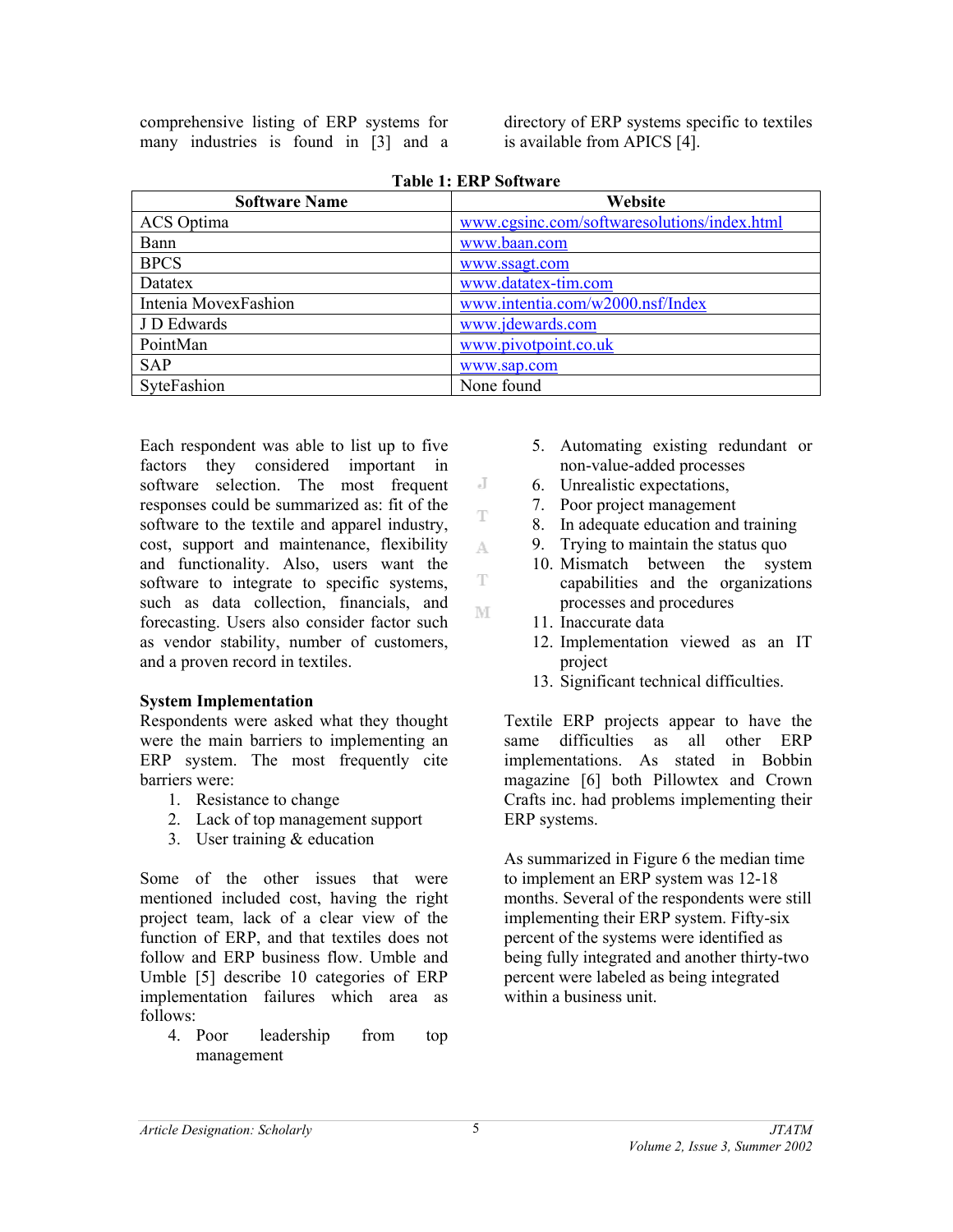![](_page_5_Figure_0.jpeg)

 $\overline{A}$ 

# **Table 2: Systems Linked to ERP**

| Table 2: Bystems Emilea to ERT      |                         |                         |  |  |
|-------------------------------------|-------------------------|-------------------------|--|--|
| <b>Function</b>                     | <b>Software</b>         | Website                 |  |  |
| Advanced Planning & Scheduling      | i2                      | www.i2.com              |  |  |
|                                     | Manugistics             | www.manugustics.com     |  |  |
| Business Intelligence               | <b>Board</b>            | www.board.com           |  |  |
| <b>Customer Resource Management</b> | Omina                   |                         |  |  |
| Financials & Accounting             |                         |                         |  |  |
| Forecasting                         | Futurion                | www.futurcast.com       |  |  |
|                                     | <b>Demand Solutions</b> | www.demandsolutions.com |  |  |
| Manufacturing Execution Systems     | Camstar                 | www.camstar.com         |  |  |
| Supply Chain Management             | i2                      | www.i2.com              |  |  |
|                                     |                         |                         |  |  |

#### **Linkages**

As shown in Table 2 companies are linking their ERP systems functions beyond ERP. Vendors and websites are also listed in Table 2 where the respondents identified a specific software package.

## **Electronic Commerce**

Companies were also asked about their use of electronic commerce applications. As

shown in figure 7 companies are using conventional EDI, have websites, and have an intranet. They do not have an extranet or web based e-commerce. Table 3 lists some of the business-to-business textile exchanges. Less than 20% of the respondents traded in any of these exchanges. Also, since this survey was conducted many of these exchanges no longer exist.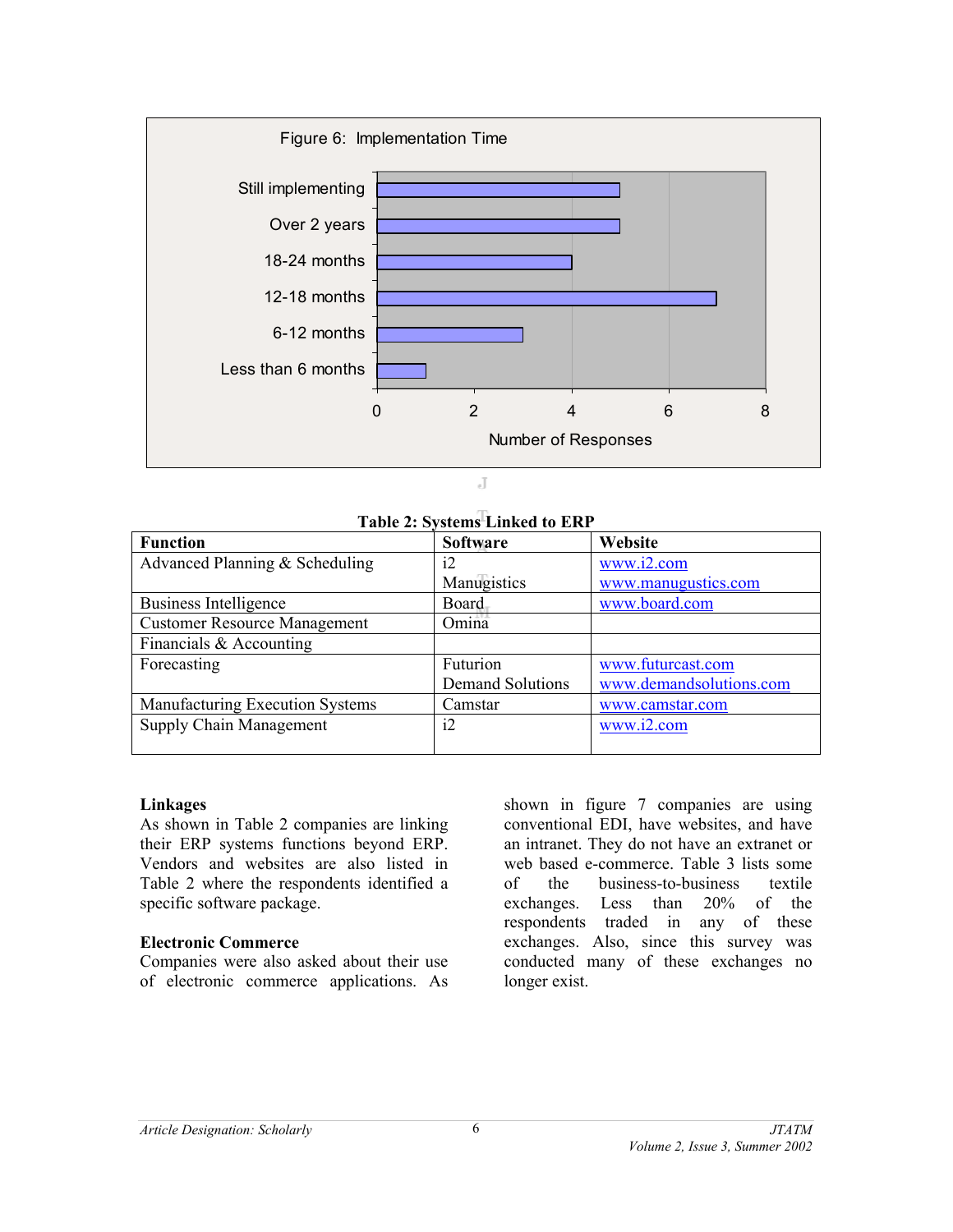![](_page_6_Figure_0.jpeg)

|  | <b>Table 3 Textile R2R</b> |  |
|--|----------------------------|--|

| TADIC 9 TUALIIU DZD           |                 |  |  |
|-------------------------------|-----------------|--|--|
| Name                          | Website         |  |  |
| <b>ATMI</b> Auction site      | BuyTextiles.com |  |  |
| TexTrade                      |                 |  |  |
| ClickTex                      |                 |  |  |
| Fabria Soft goods marketplace | Fabria.com      |  |  |
| TextileGarment                |                 |  |  |
| FiberDealer                   |                 |  |  |

# **Conclusions**

Textile companies are looking for ERP solutions to fit their specific needs. Both generic and textile specific packages have been utilized in the industry. The barriers to implementation in textiles seem similar to those in other industries. Electronic commerce in the form of traditional EDI, but not electronic marketplaces which have see lots of changes in the last year, is used by the textile industry.

Textile companies are looking to integrate their ERP systems with supply chain management and business intelligence systems. The Gartner group has now coined the phrase ERP II [7]. ERP II systems address the issues of sharing information across the supply chain with trading partners. It is expected that these systems

will not be deployed till 2005; however, companies will move towards this new model. Software vendors will provide solutions for specific industries. What will be the textile specific requirements for these new ERP II systems?

## **Acknowledgement**

The author would like to thank Sanjana Vijayakumat who completed the Master of Textiles degree from North Carolina State University in December 2001 and collected the data for this paper.

# **References**

[1] APICS Dictionary Ninth Edition (1998). APICS. Falls Church, VA, USA.

[2] Hodge, George (2000). "Taxonomy Of Information Systems For